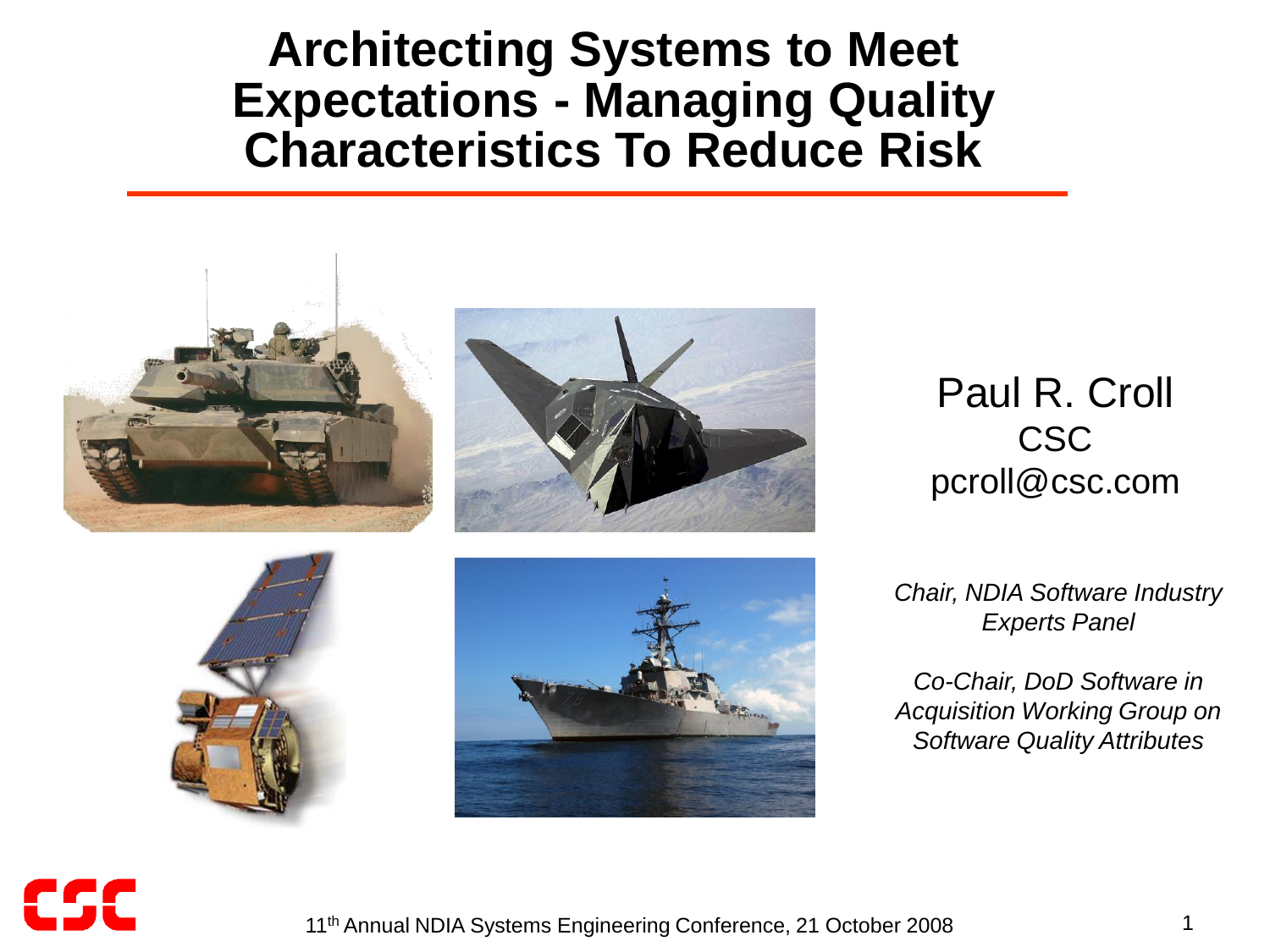# **Outline**

- **The Systems Quality Challenge**
- **n** Architecture And Quality Defined
- Quality Attribute-Based Approaches To Architecting Systems
- **Making The Case For Architectural Quality**
- Customer Implications Of Quality-Attribute-Based Architectural Approaches
- **Process Maturity And Product Quality**
- **A Current Concern: Architecting For** System Assurance
- **Summary**

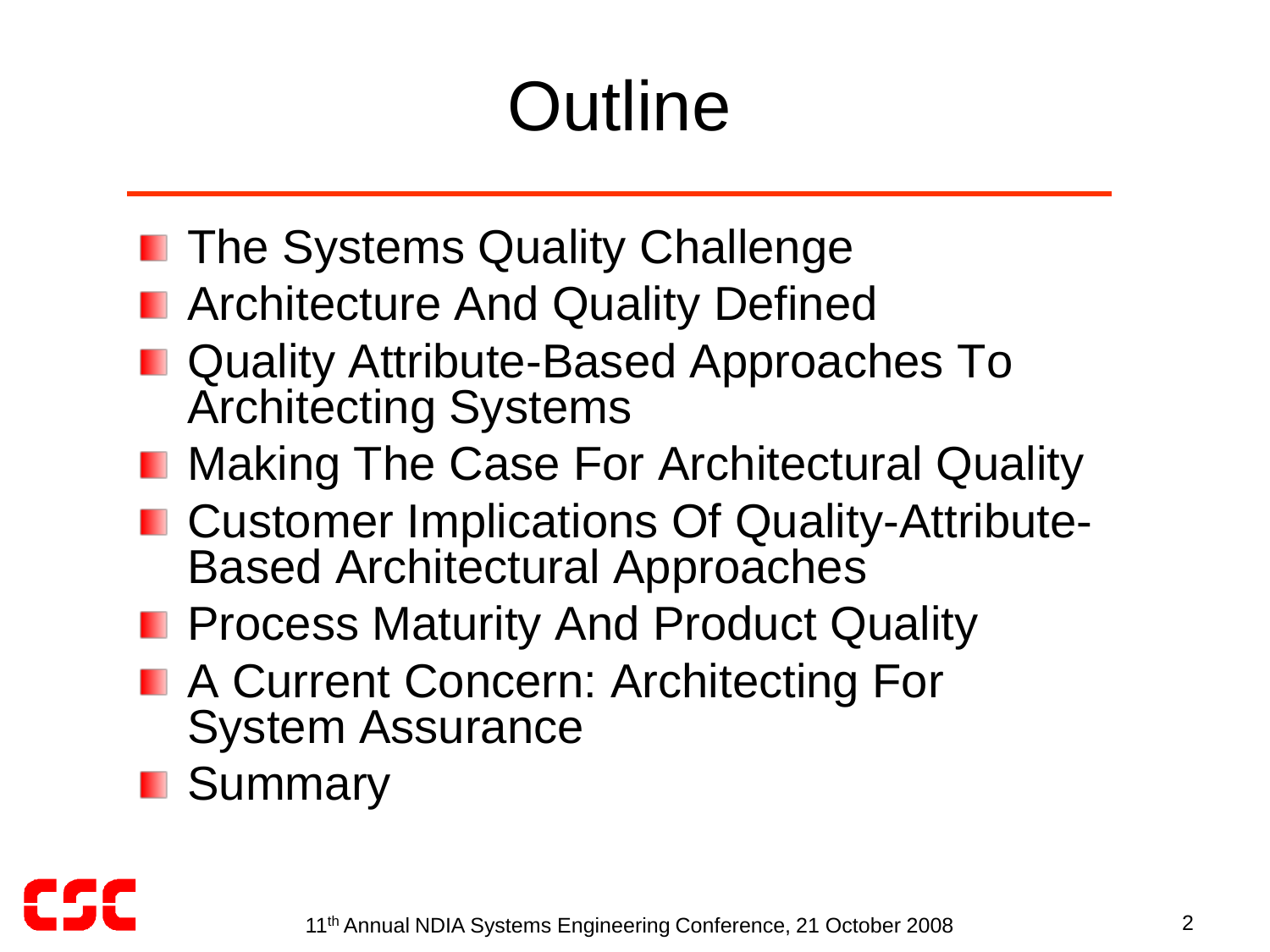## It's About The Architecture . . .

 One of the top ten emerging systemic issues, from fifty-two in-depth program reviews since March 2004, was inadequate software architectures

> *Source: D. Castellano. Systemic Root Cause Analysis. NDIA Systems Engineering Division Strategic Planning Meeting, December, 2007.*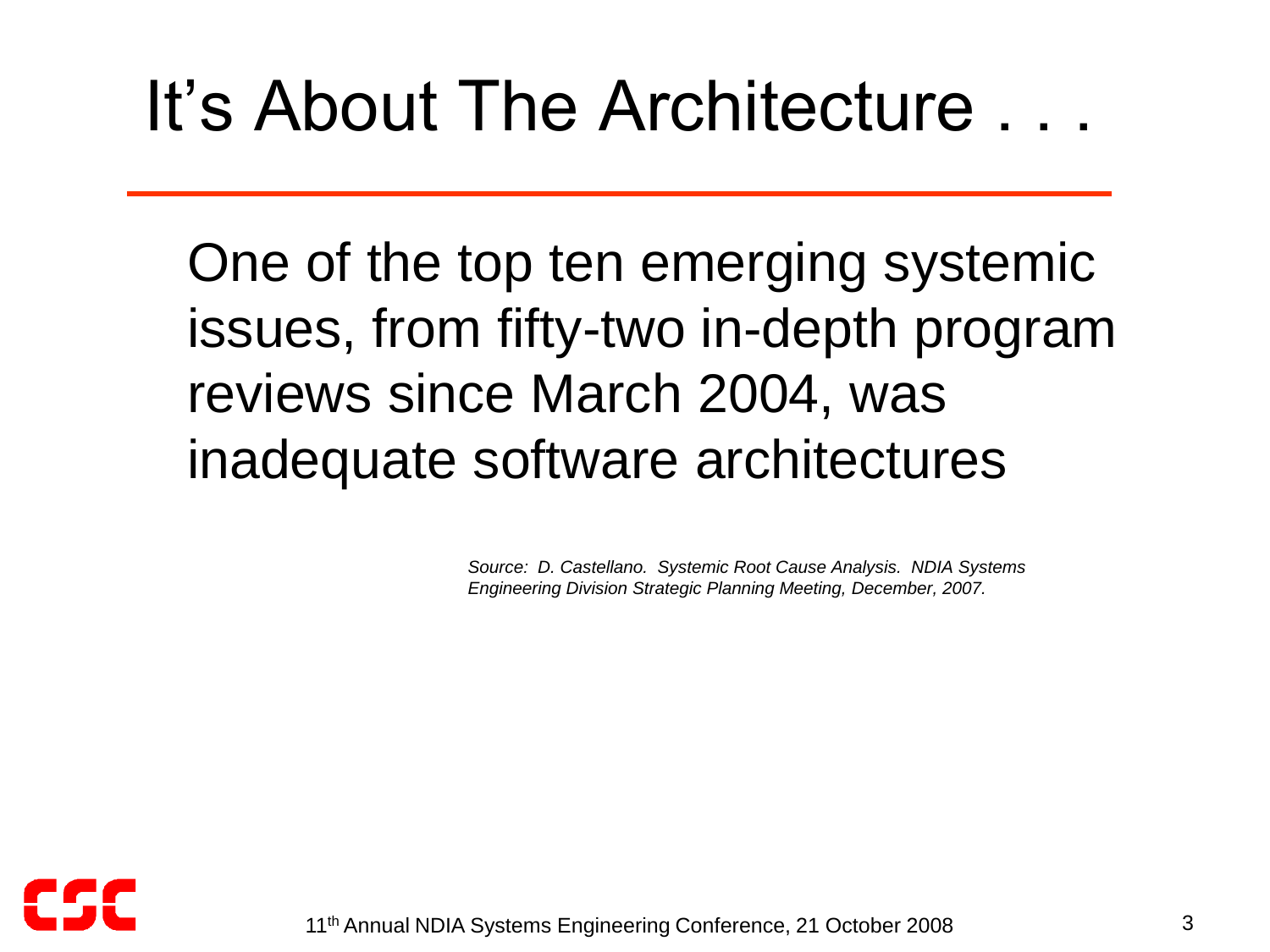# It's Also About Quality . . .

- **The NDIA Top Software Issues Workshop examined** the current most critical issues in software engineering that impact the acquisition and successful deployment of software-intensive systems
- **The Two issues emerged that were focused specifically** on the relationship between software quality and architecture:
	- Ensure defined quality attributes . . . are addressed in requirements, architecture, and design.
	- Define software assurance quality attributes that can be addressed during architectural trade-offs

*Source: G. Draper (ed.), Top Software Engineering Issues Within Department of Defense and Defense Industry. National Defense Industrial Association, Arlington, VA, August 2006.*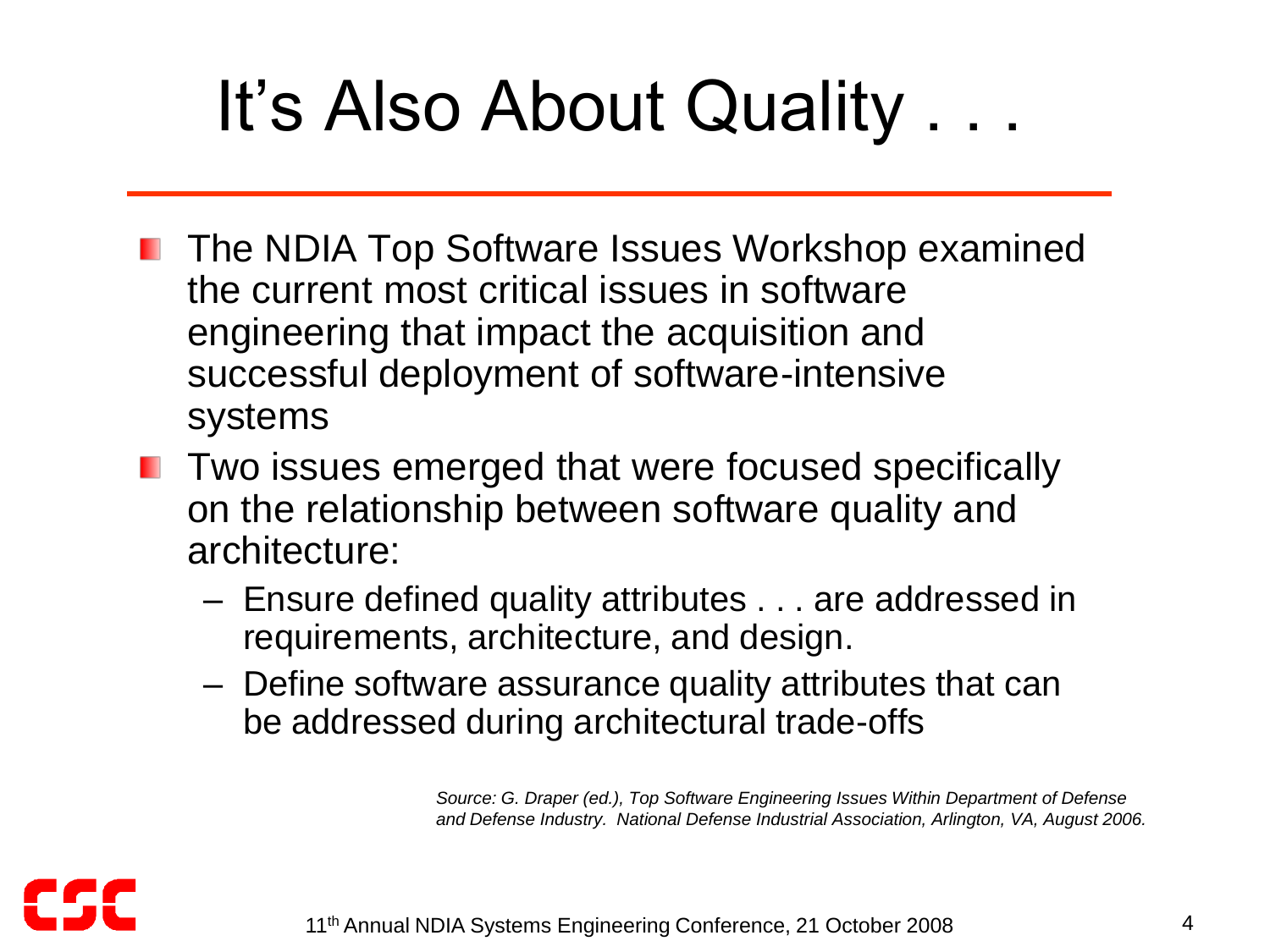## The Systems Quality Challenge

- **If we are successful in managing risk for** the systems we build, and meet stakeholder expectations, we must:
	- Start as early as possible in the design process to understand the extent to which those expectations might be achieved
	- Develop candidate system architectures and perform architecture trade-offs
	- Define and use a set of quantifiable system attributes tied to stakeholder expectations, against which we can measure success

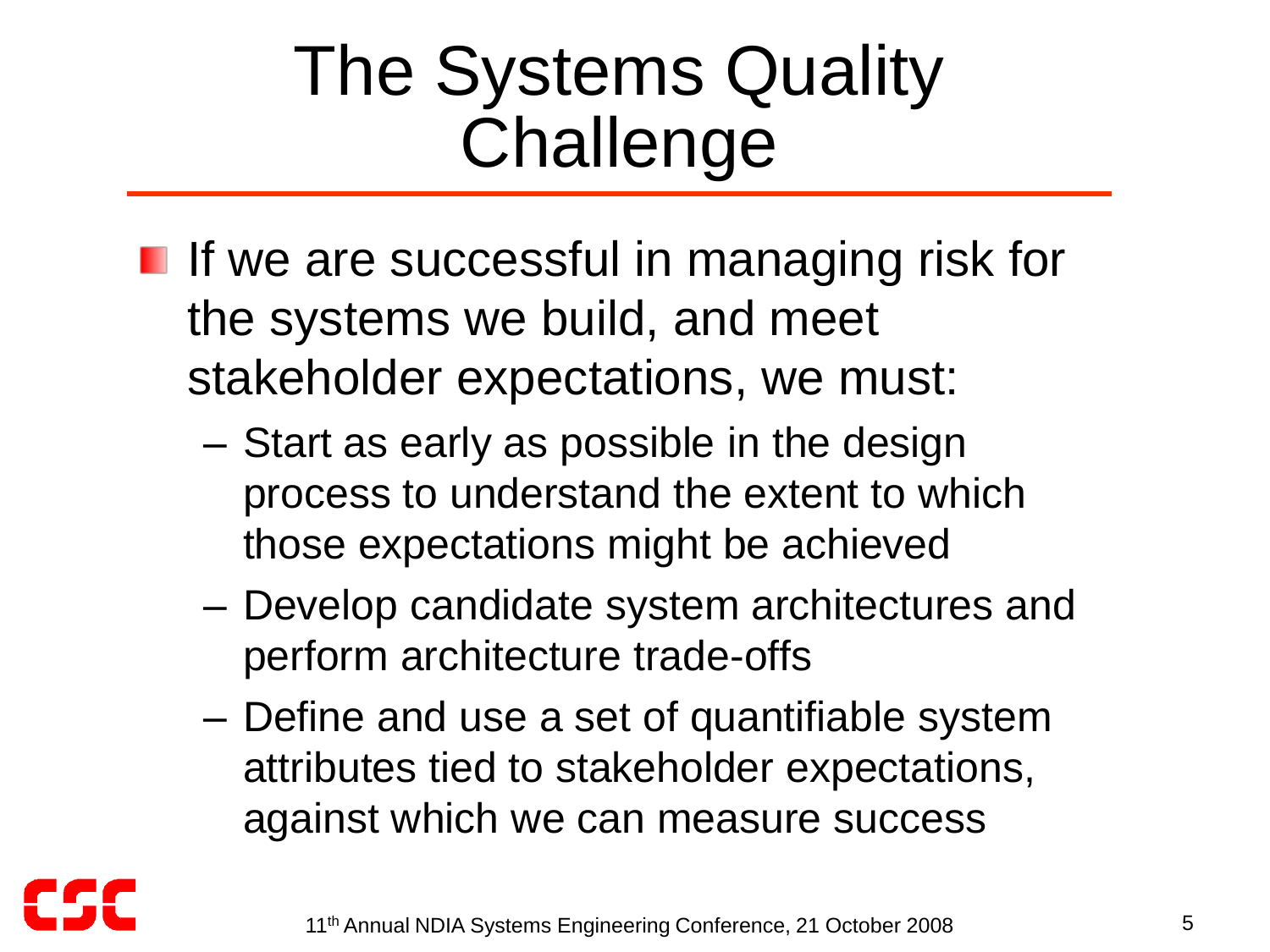### The Systems Quality Challenge Is A Software Quality Challenge

**Nost systems we encounter today** contain software elements and most depend upon those software elements for a good portion of their functionality

**Nodern systems architecture issues** cannot be adequately addressed without considering the implications of software architecture

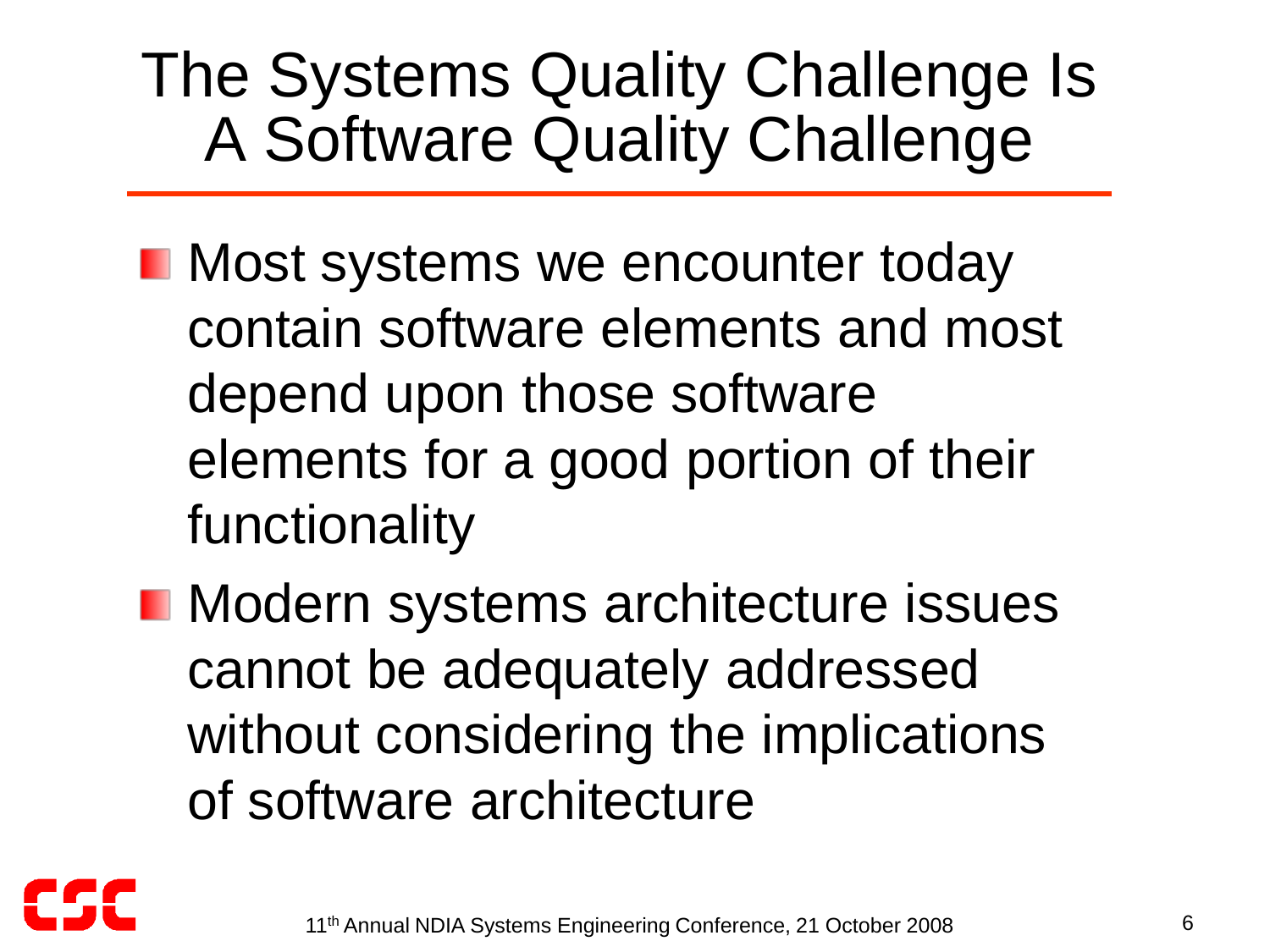## Architecture Defined

*The fundamental organization of a system embodied in its components, their relationships to each other, and to the environment, and the principles guiding its design and evolution.*

> *Source: IEEE 1471-2000, IEEE Recommended Practice for Architectural Description of Software-Intensive Systems. The Institute of Electrical and Electronics Engineers, Inc., New York, NY, 2000.*

*The set of all of the most important, pervasive, higher-level, strategic decisions, inventions, engineering trade-offs, assumptions, and their associated rationales concerning how the system meets its allocated and derived product and process requirements*

> *Source: D. Firesmith, P. Capell, D. Falkenthal, C. Hammons, D. Latimer, and T. Merendino. The Method-Framework for Engineering System Architectures (MFESA): Generating Effective and Efficient Project-Specific System Architecture Engineering Methods. November, 2008. CRC Pr I Llc,*

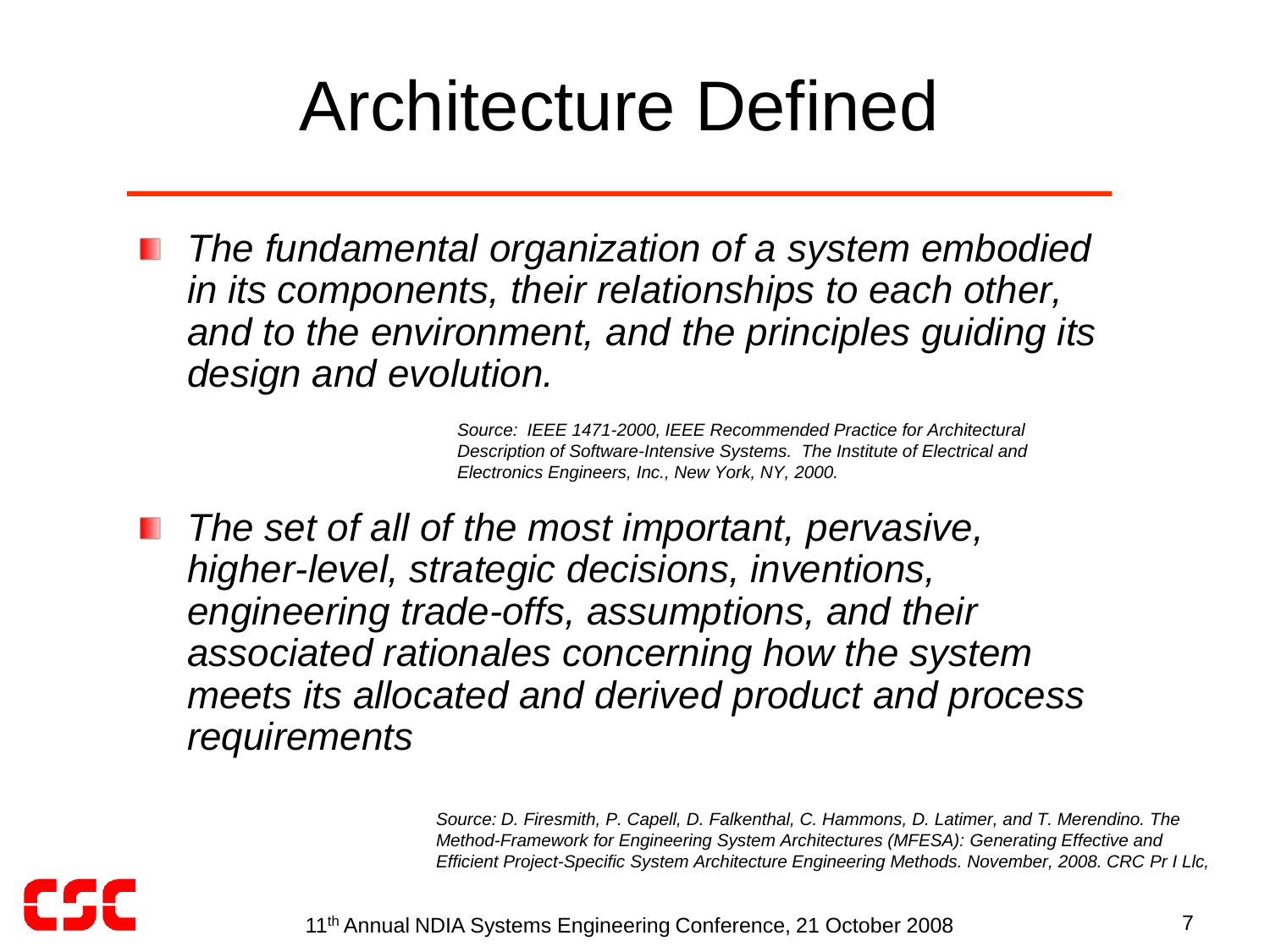# Quality Defined

*Software quality: The degree to which software possesses a desired combination of attributes.*

> *Source: IEEE Standard 1061-1992. Standard for a Software Quality Metrics Methodology. New York: Institute of Electrical and Electronics Engineers, 1992.*

*Software product quality: The totality of characteristics of an entity that bear on its ability to satisfy stated and implied needs.*

> *Source: ISO/IEC 9126-1: Information Technology - Software product quality - Part 1: Quality model. ISO, Geneva Switzerland, 2001.*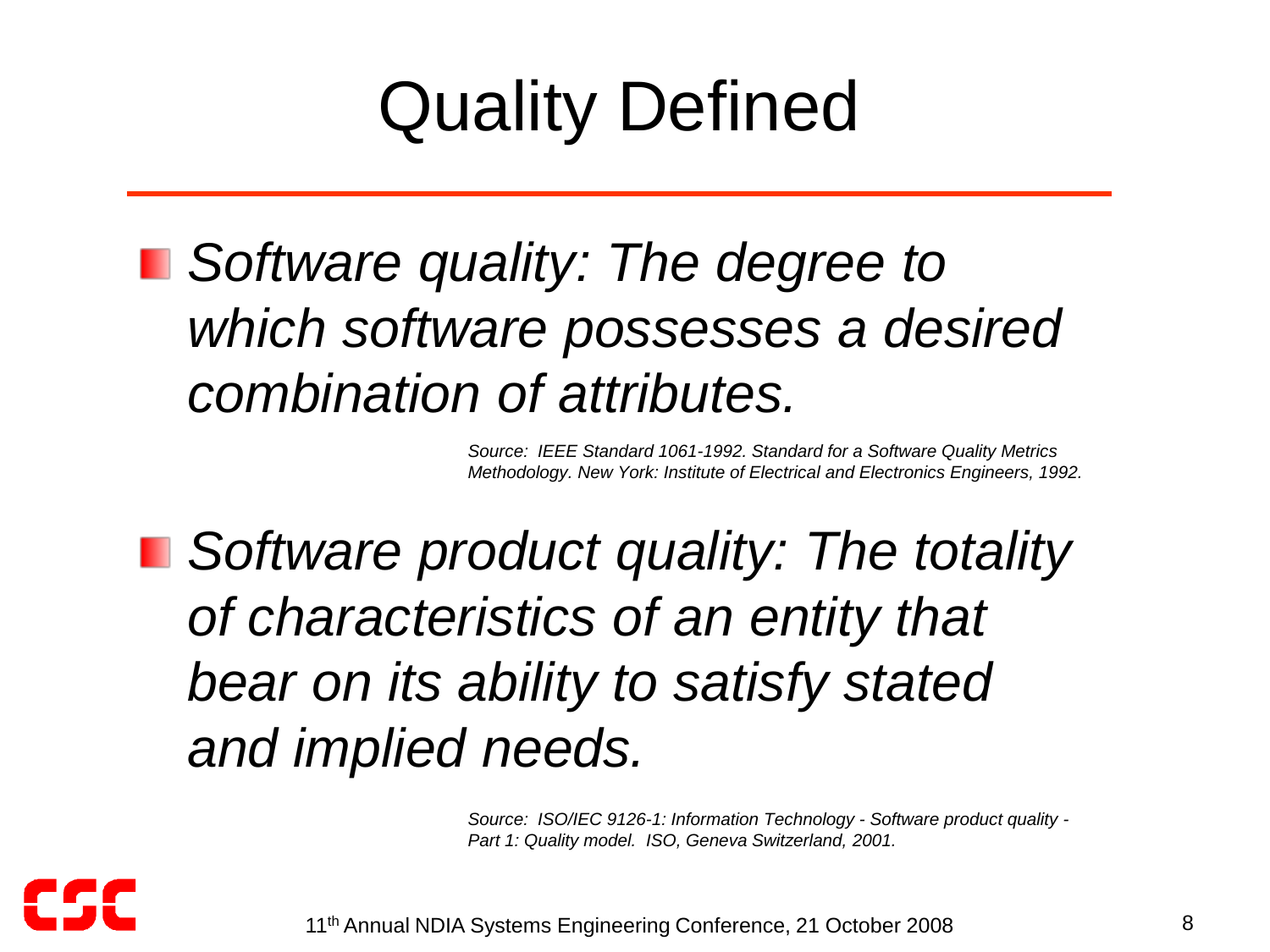#### Quality Attribute-Based Approaches To Architecting Systems

*Developing systematic ways to relate the software quality attributes of a system to the system's architecture provides a sound basis for making objective decisions about design tradeoffs and enables engineers to make reasonably accurate predictions about a system's attributes that are free from bias and hidden assumptions. The ultimate goal is the ability to quantitatively evaluate and trade off multiple software quality attributes to arrive at a better overall system. Source: M. Barbacci, M. Klein, T. Longstaff, and C. Weinstock. Quality Attributes, CMU/SEI-95-TR-021. Software Engineering* 



11<sup>th</sup> Annual NDIA Systems Engineering Conference, 21 October 2008 9

*Institute, Carnegie Mellon University, December 1995.*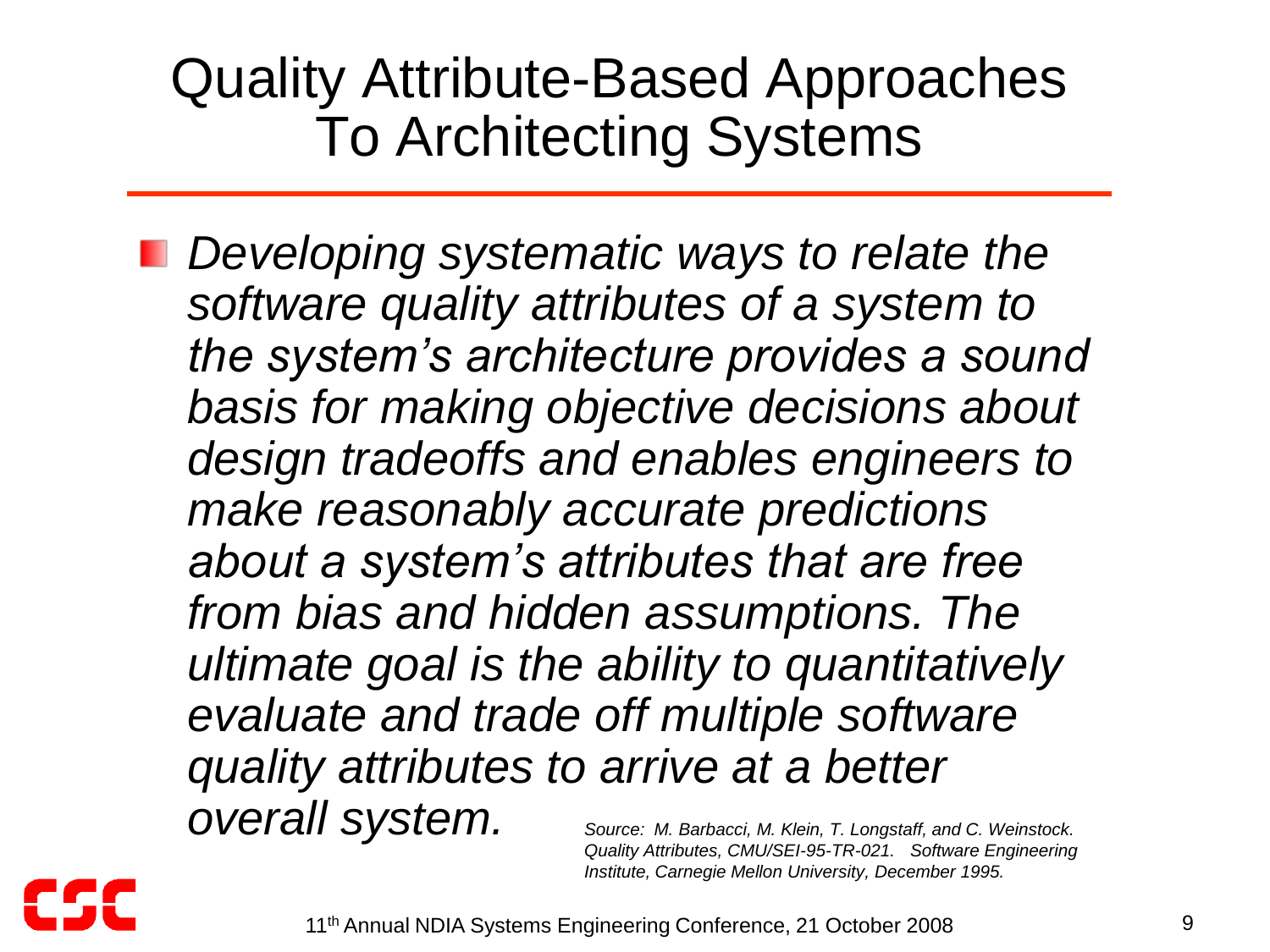### Relationships Between **Attributes**

#### **n** Collaboration

- Increasing the degree to which one attribute is realized increases the realization of another
- Damage
	- Increasing the degree to which one attribute is realized decreases the realization of another
- **Dependency** 
	- The degree to which one attribute is realized, is dependent upon the realization of at least some sub-characteristics of another

*Source: X. Franch and J. Carvallo. "Using Quality Models in Software Package Selection", IEEE Software, pp. 34-41. New York: Institute of Electrical and Electronics Engineers, 2003.*

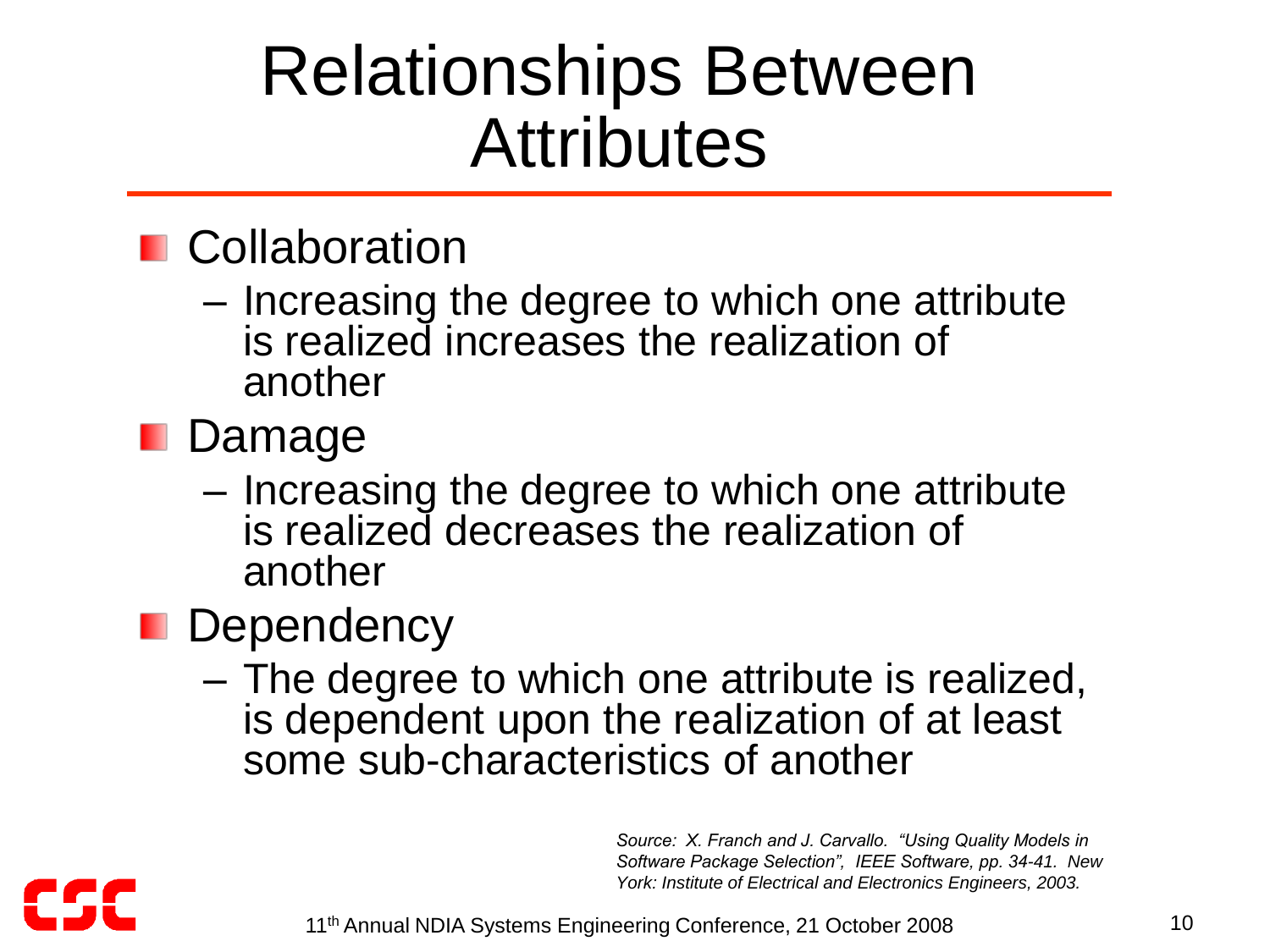## Optimization Among Quality **Attributes**

- **Example: A large telecommunication** application
	- Good optimization (Collaboration)
		- **D** balance among multiple quality attributes, such as maintainability, performance and availability
	- Poor optimization (Damage)
		- **F** Focusing solely on maintainability often results in poor system performance
		- **Fig. 2** Focusing on performance and availability alone may result in result in poor maintainability
- Explicit architectural decisions can facilitate optimization among quality attributes

*Source: D. Häggander, L. Lundberg, and J. Matton, "Quality Attribute Conflicts - Experiences from a Large Telecommunication Application," Proceedings of the Seventh International Conference on Engineering of Complex Computer Systems (ICECCS'01), New York: Institute of Electrical and Electronics Engineers, 2001.*

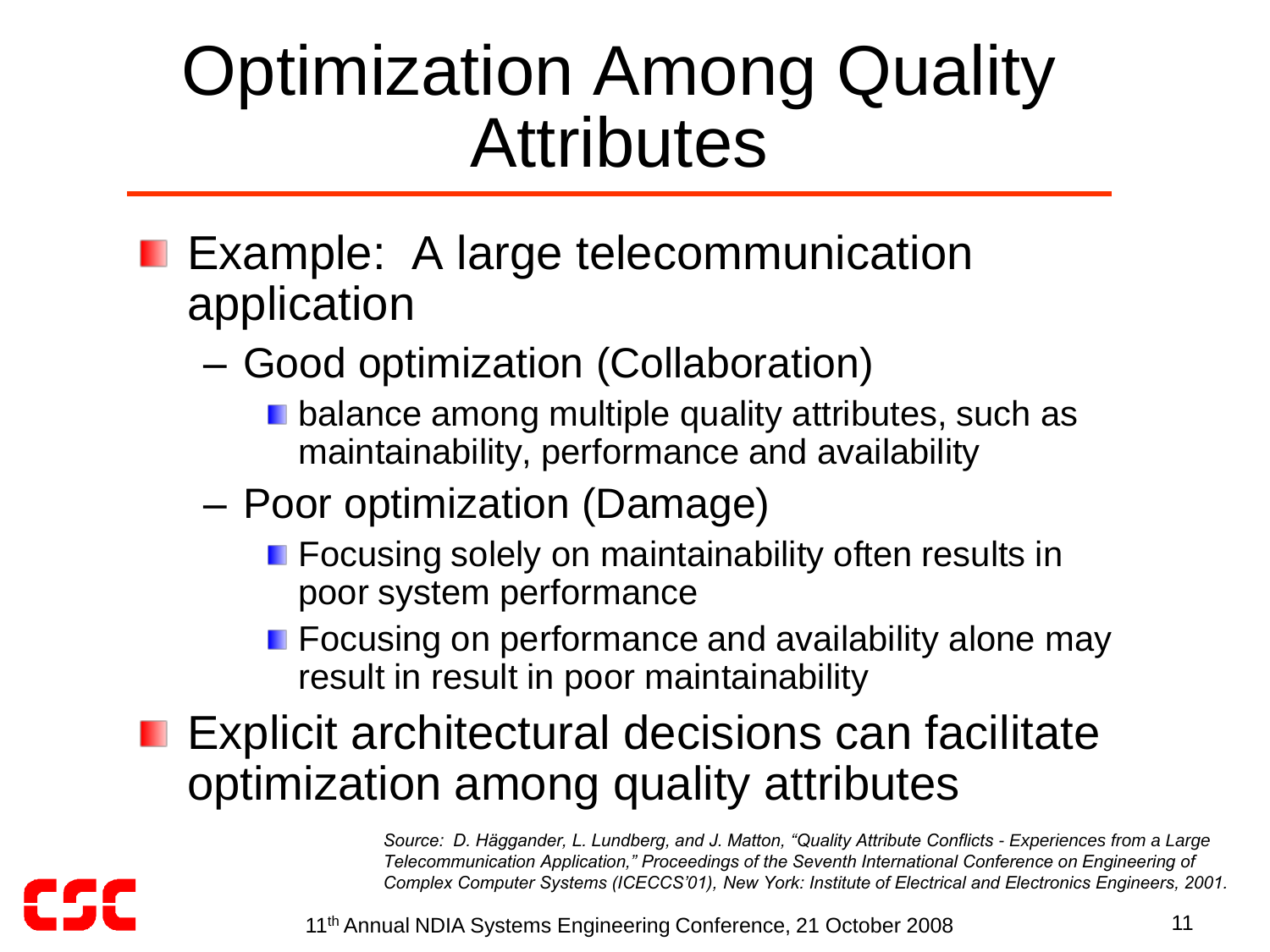#### Understanding Quality In The Context Of Architectural Structures

#### Structures for describing architectures

- *Functional structure* is the decomposition of the functionality that the system needs to support
- *Code structure* is the code abstractions from which the system is built
- *Concurrency structure* is the representation of logical concurrency among the components of the system
- *Physical structure* is just that, the structure of the physical components of the system
- *Developmental structure* is the structure of the files and the directories identifying the system configuration as the system evolves
- Using architectural structures to understand quality
	- *Concurrency and Physical* structures are useful in understanding system Performance
	- *Concurrency and Code* structures are useful in understanding system Security
	- *Functional, Code, and Developmental* structures are useful in understanding system Maintainability

*Source: L. Bass and R. Kazman, Architecture-Based Development, CMU/SEI-99-TR-007. Software Engineering Institute, Carnegie Mellon University, April 1999.*

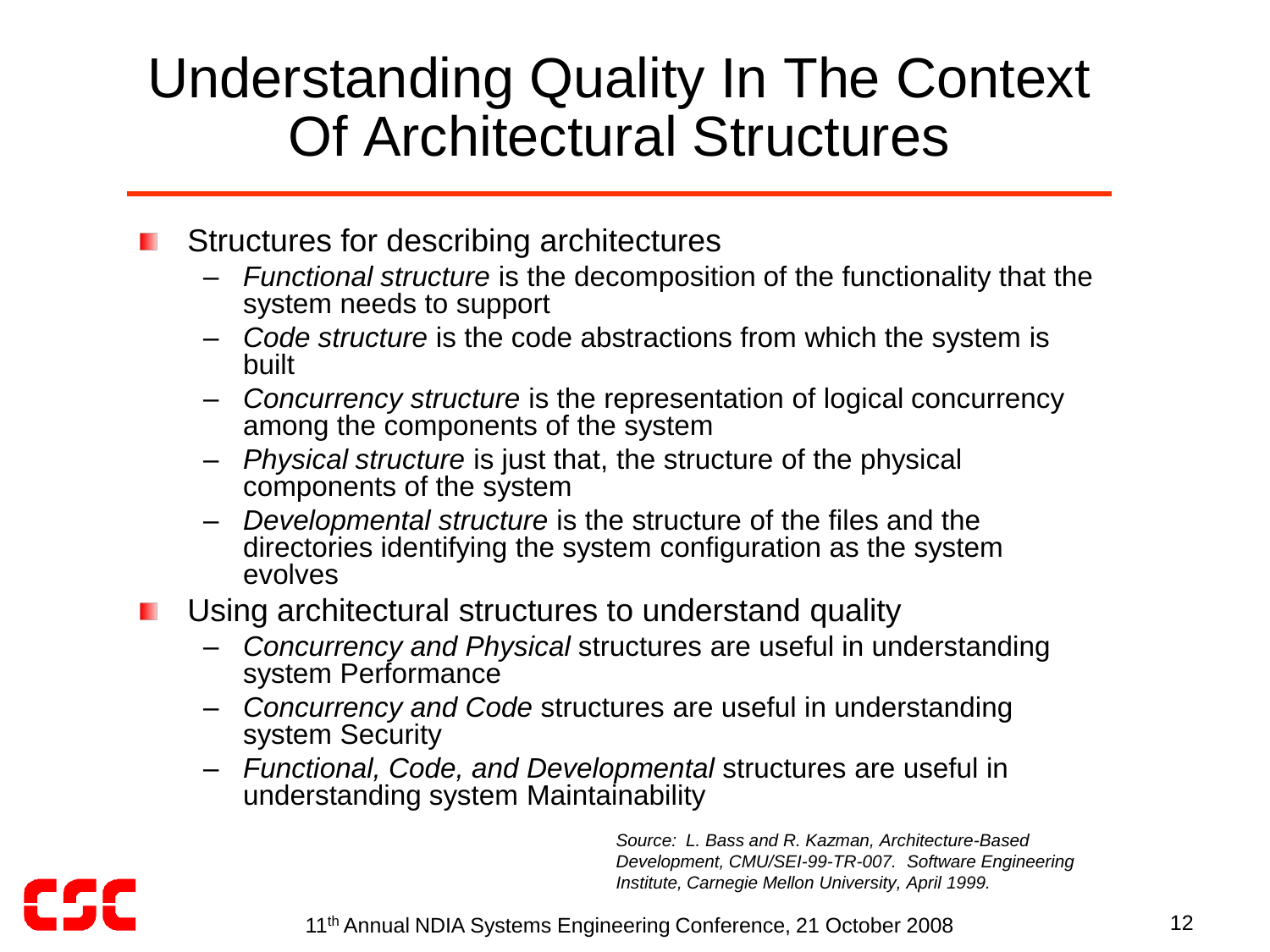# Attribute-Driven Design

- Attribute-Driven Design (ADD) produces an initial software architecture description from a set of design decisions that show:
	- Partitioning of the system into major computational and developmental elements
	- What elements will be part of the different system structures, their type, and the properties and structural relations they possess
	- What interactions will occur among elements, the properties of those interactions, and the mechanisms by which they take place
- In the very first step in ADD, *quality attributes requirements* are expressed as the system's desired measurable quality attribute response to a specific stimulus
- Knowing these requirements for each *quality attribute* supports the selection of design patterns and tactics to achieve those requirements

*Source: R. Wojcik, F. Bachmann, L. Bass, P. Clements, P. Merson, R. Nord, and B. Wood, Attribute-Driven Design (ADD), Version 2.0, CMU/SEI-2006-TR-023. Software Engineering Institute, Carnegie Mellon University, November 2006.*

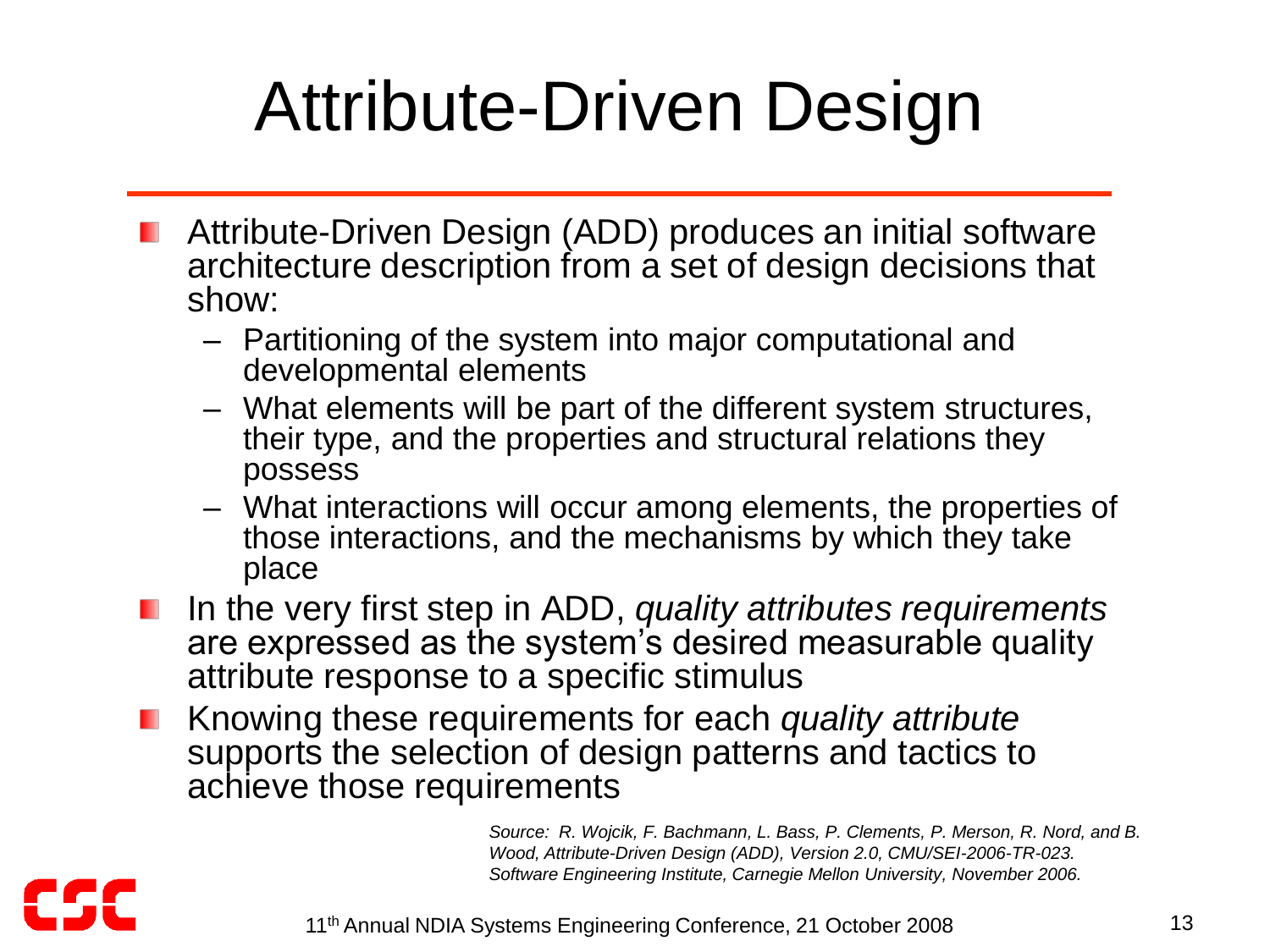#### Understanding The Consequences Of Architectural Decisions With Respect To Quality Attributes

- The Architecture Tradeoff Analysis Method<sup>SM</sup> (ATAM<sup>SM</sup>) is dependent upon quality attribute characterizations, like those produced through ADD, that provide the following information about each attribute:
	- The stimuli to which the architecture must respond
	- How the *quality attribute* will be measured or observed to determine how well it has been achieved
	- The key architectural decisions that impact achieving the *attribute requirement*
- **ATAM takes proposed architectural approaches and** analyzes them based on quality attributes
	- generally specified in terms of scenarios addressing stimuli and responses
		- **Use case scenarios, describing typical uses of the system**
		- Growth scenarios, addressing planned changes to the system
		- **EXploratory scenarios, addressing any possible extreme** changes that would stress the system
- ATAM also identifies sensitivity points and tradeoff points

*Source: R. Kazman, M. Klein, and P. Clements, ATAM: Method for Architecture Evaluation, CMU/SEI-2000-TR-004, Software Engineering Institute, Carnegie Mellon University, August 2000.*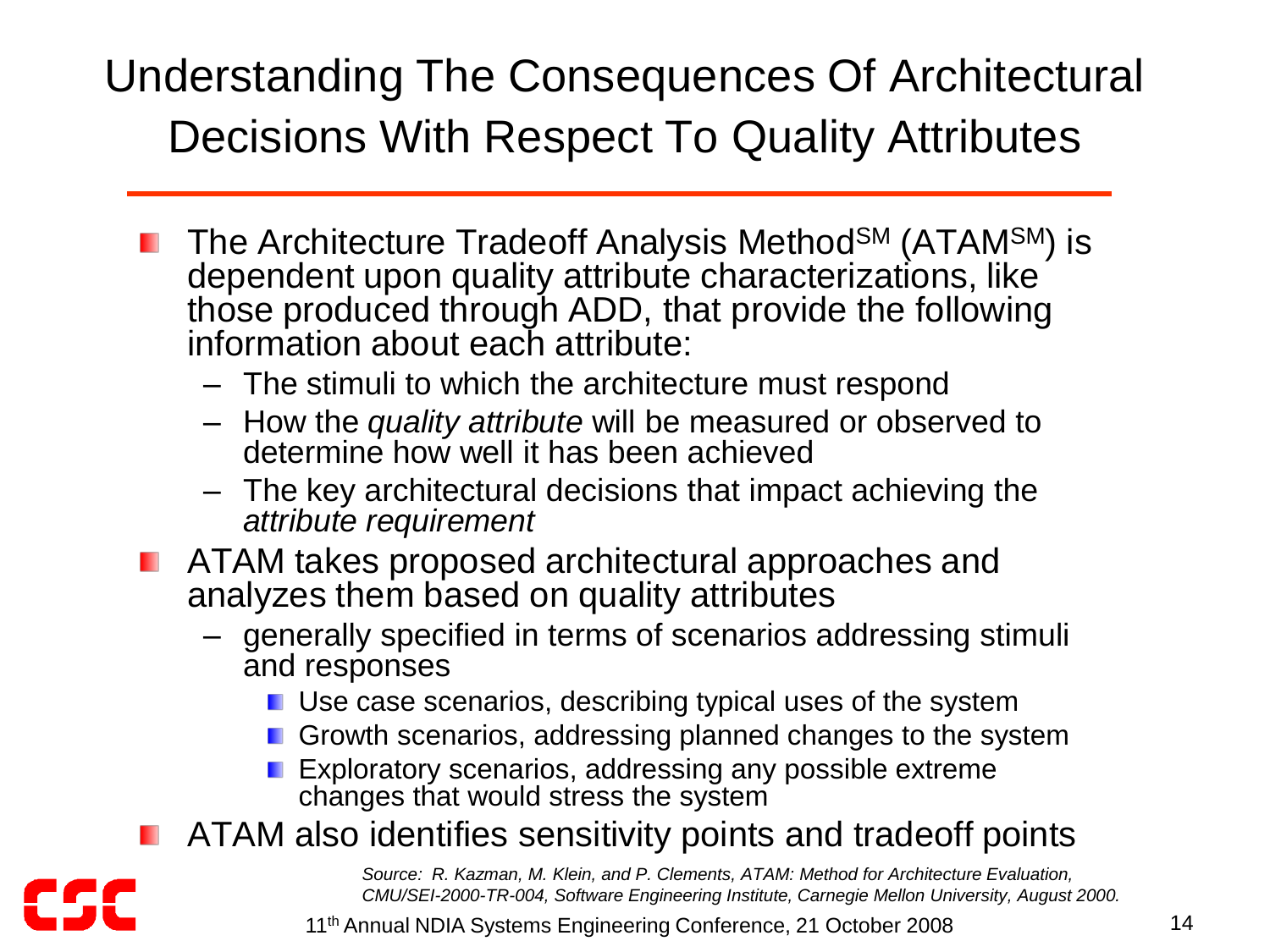## Some Real World Architecture Review Issues

- **Results from four AT&T companies** Between 1989 and 2000
- **Nore than 1,000 issues**
- Six classes of issues
	- Product architecture and design, 29–49%
	- Management controls, 14–26%
	- Problem definition,10–18%
	- Process, 4–19%
	- Technology, 3–14%
	- Domain knowledge, 2–5%

*Source: J. Maranzano, S. Rozsypal, G. Zimmerman, G. Warnken, P. Wirth, and D. Weiss, Architecture Reviews: Practice and Experience, IEEE Software, March/April 2005.*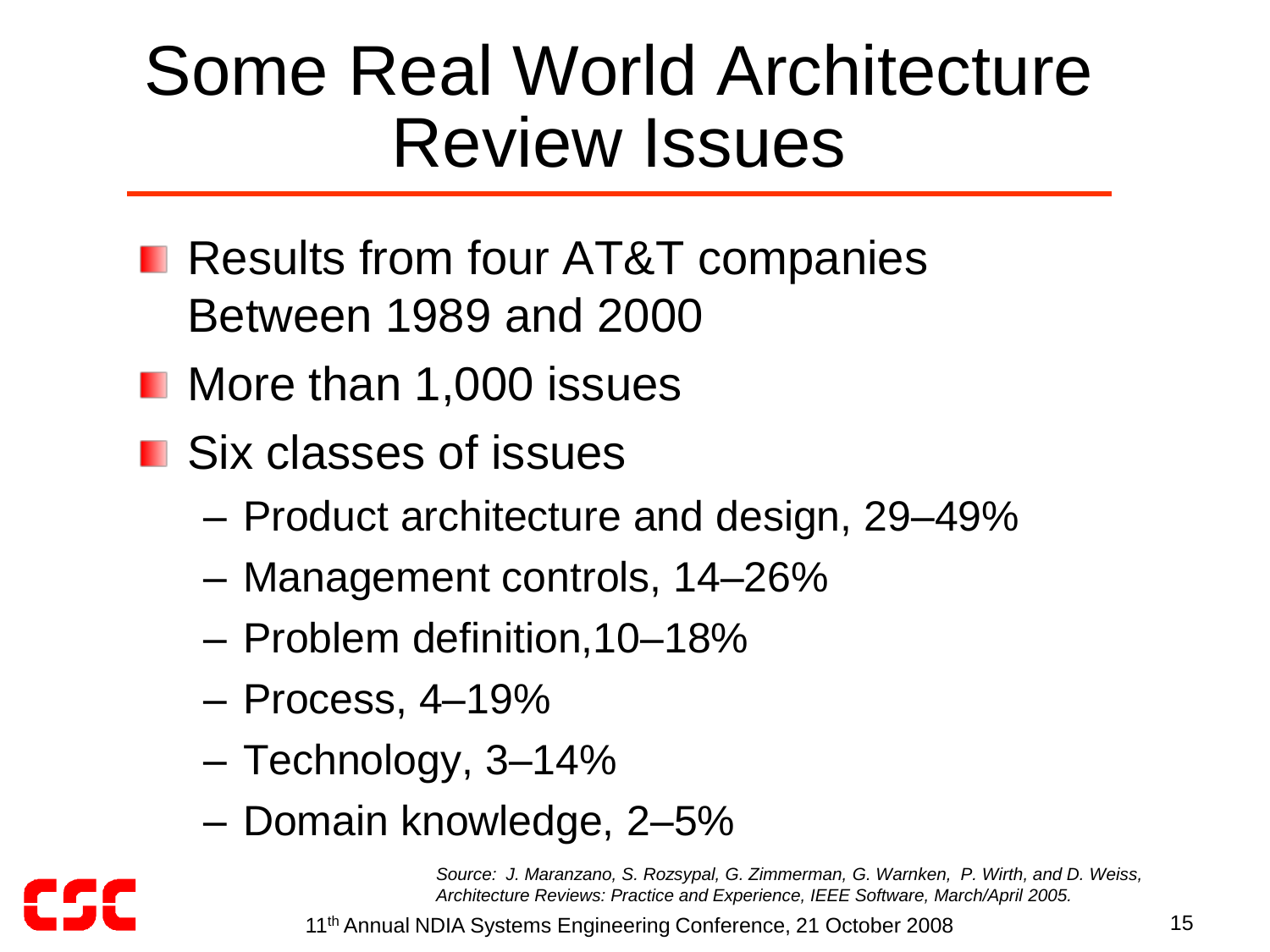### Making The Case For Architectural Quality

#### **The Quality Case**

– The set of claims, supporting arguments, and supporting evidence that provide confidence that the system will in fact demonstrate its expected *quality characteristics*

#### – Common types of quality cases include:

- *safety cases*
- *security cases*
- *assurance cases*
- **The Architectural Quality Case** 
	- The *architectural* claims, supporting arguments, including architectural decisions and tradeoffs, architectural representations, and demonstrations that the architecture will exhibit its expected *quality characteristics*

*Source: D. Firesmith, P. Capell, D. Falkenthal, C. Hammons, D. Latimer, and T. Merendino. The Method-Framework for Engineering System Architectures (MFESA): Generating Effective and Efficient Project-Specific System Architecture Engineering Methods. November, 2008. CRC Pr I Llc,*

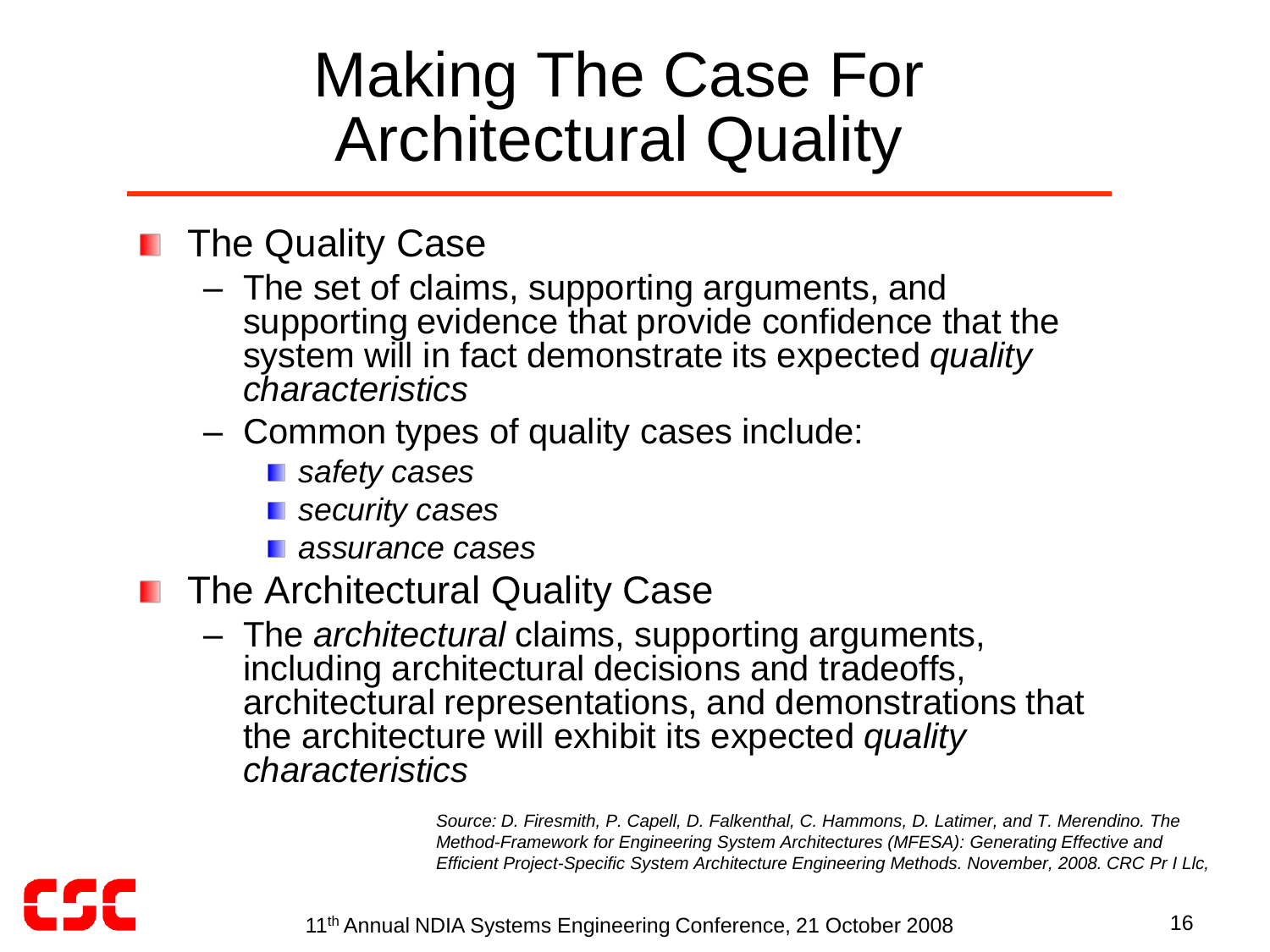#### Risk Management Implications Of Quality-Attribute-Based Architectural Approaches

- Stakeholder *quality requirements* will have been distilled into *architectural drivers* which will have shaped the system architecture
- **Theory 10 Tradeoffs will have been made to optimize the** realization of important *quality characteristics*, in concert with stakeholder expectations
- The level of confidence that the resultant architecture will meet those expectations will be known
- Stakeholders will be knowledgeable of any *residual risk* they are accepting by accepting the delivered system

*Source: R. Wojcik, F. Bachmann, L. Bass, P. Clements, P. Merson, R. Nord, and B. Wood, Attribute-Driven Design (ADD), Version 2.0, CMU/SEI-2006-TR-023. Software Engineering Institute, Carnegie Mellon University, November 2006.*

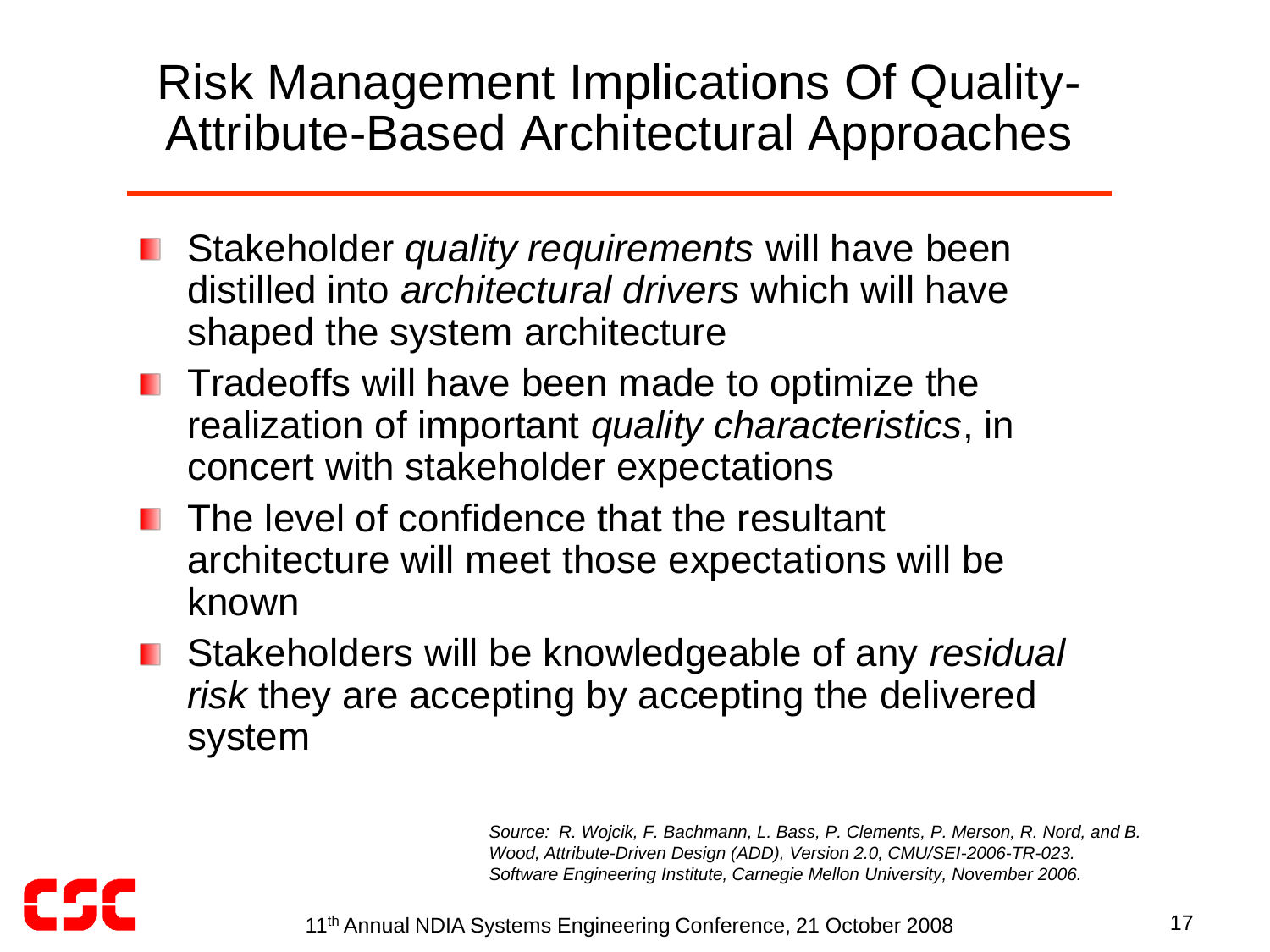### Process Maturity Does Not Guarantee Product Quality

**The CMMI<sup>®</sup> embodies the process** management premise that, *the quality of a system or product is highly influenced by the quality of the process used to develop and maintain it*

> *Source: CMMI® for Development, Version 1.2, CMU/SEI-2006-TR-008, Software Engineering Institute, Carnegie Mellon University, August 2006*

#### However:

– *Several recent program failures from organizations claiming high maturity levels have caused some to doubt whether CMMI* ® *improves the chances of a successful project*

*Source: R. Hefner. CMMI Horror Stories: When Good Projects Go Bad. SEPG Conference, March 2006*

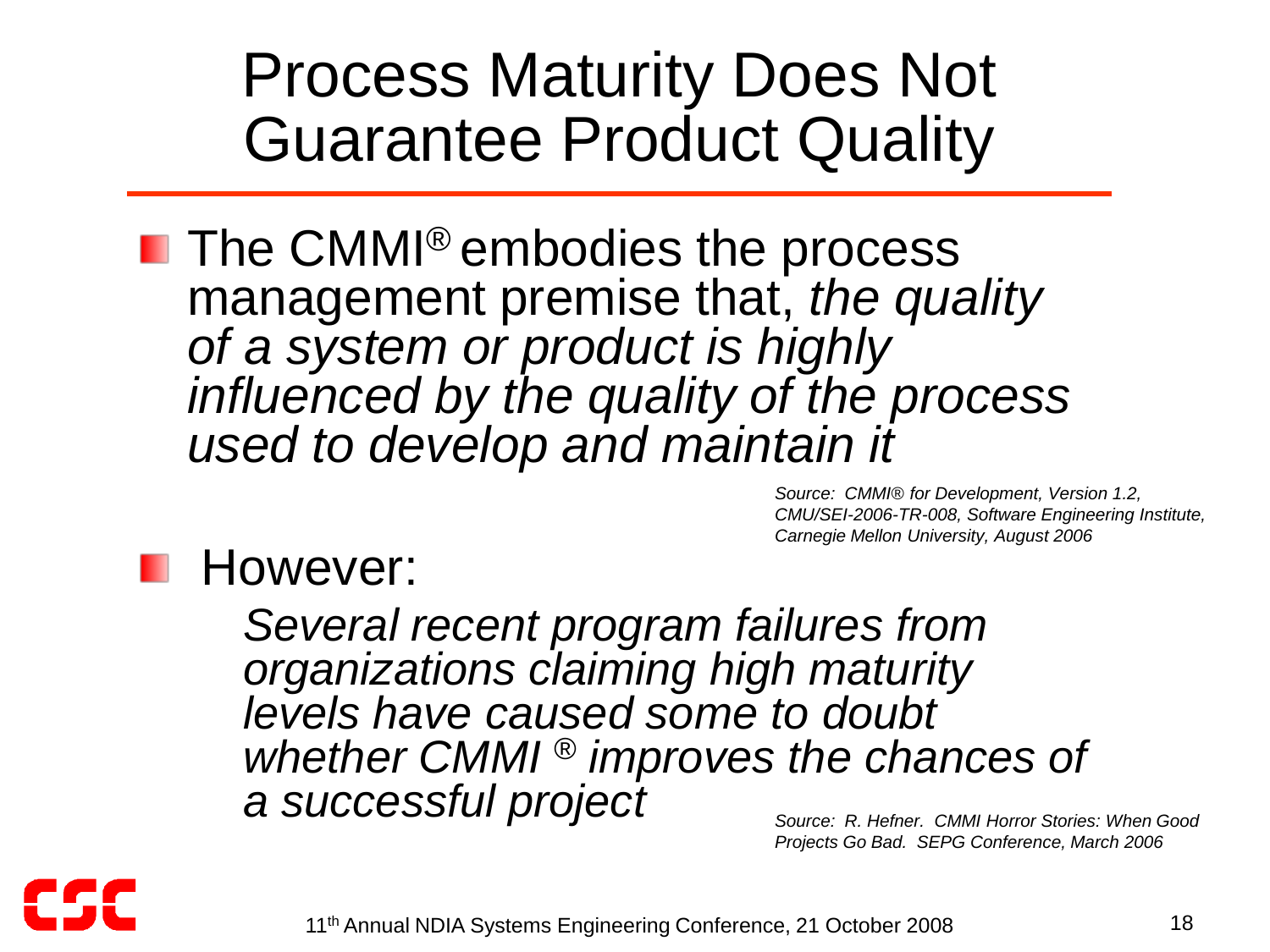### . . . But Engineering Discipline Might

**Process maturity can in many cases** improve project performance, but special attention to the engineering processes is required to ensure that stakeholder quality expectations are realized in resultant products.

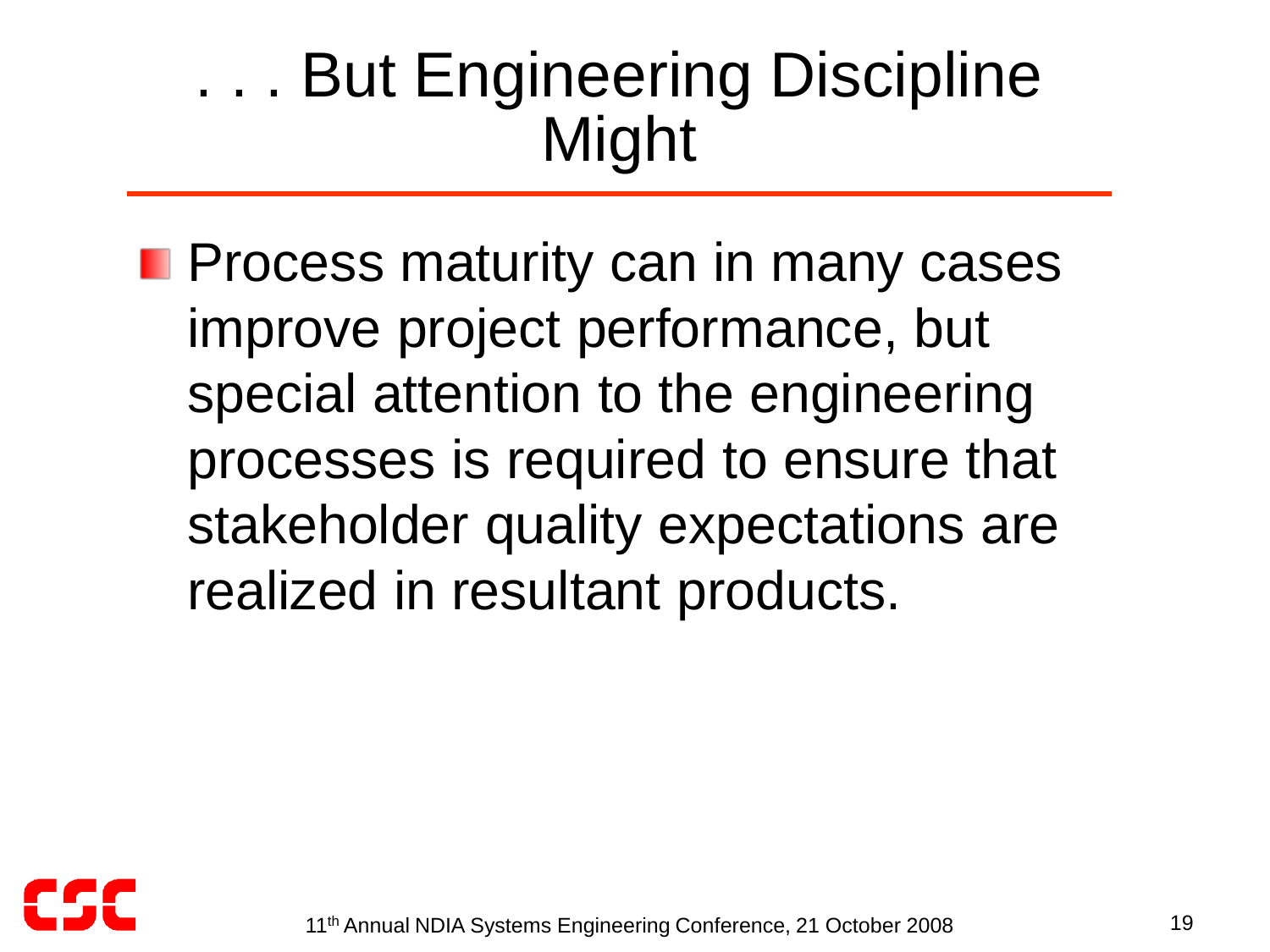### A Current Concern: Architecting For System Assurance

#### The challenge:

– *Integrating a heterogeneous set of globally engineered and supplied proprietary, open-source, and other software; hardware; and firmware; as well as legacy systems; to create well-engineered integrated, interoperable, and extendable systems whose security, safety, and other risks are acceptable – or at least tolerable.*

*Source: P. Croll, "Engineering for System Assurance – A State of the Practice Report," Proceedings of the 1st Annual IEEE Systems Conference. New York: Institute of Electrical and Electronics Engineers, April 2007*

#### The vision:

– *The requirements for assurance are allocated among the right systems and their critical components, and such systems are designed and sustained at a known level of assurance.*

> *Source: K. Baldwin. DOD Software Engineering and System Assurance New Organization – New Vision, DHS/DOD Software Assurance Forum, March 8, 2007*

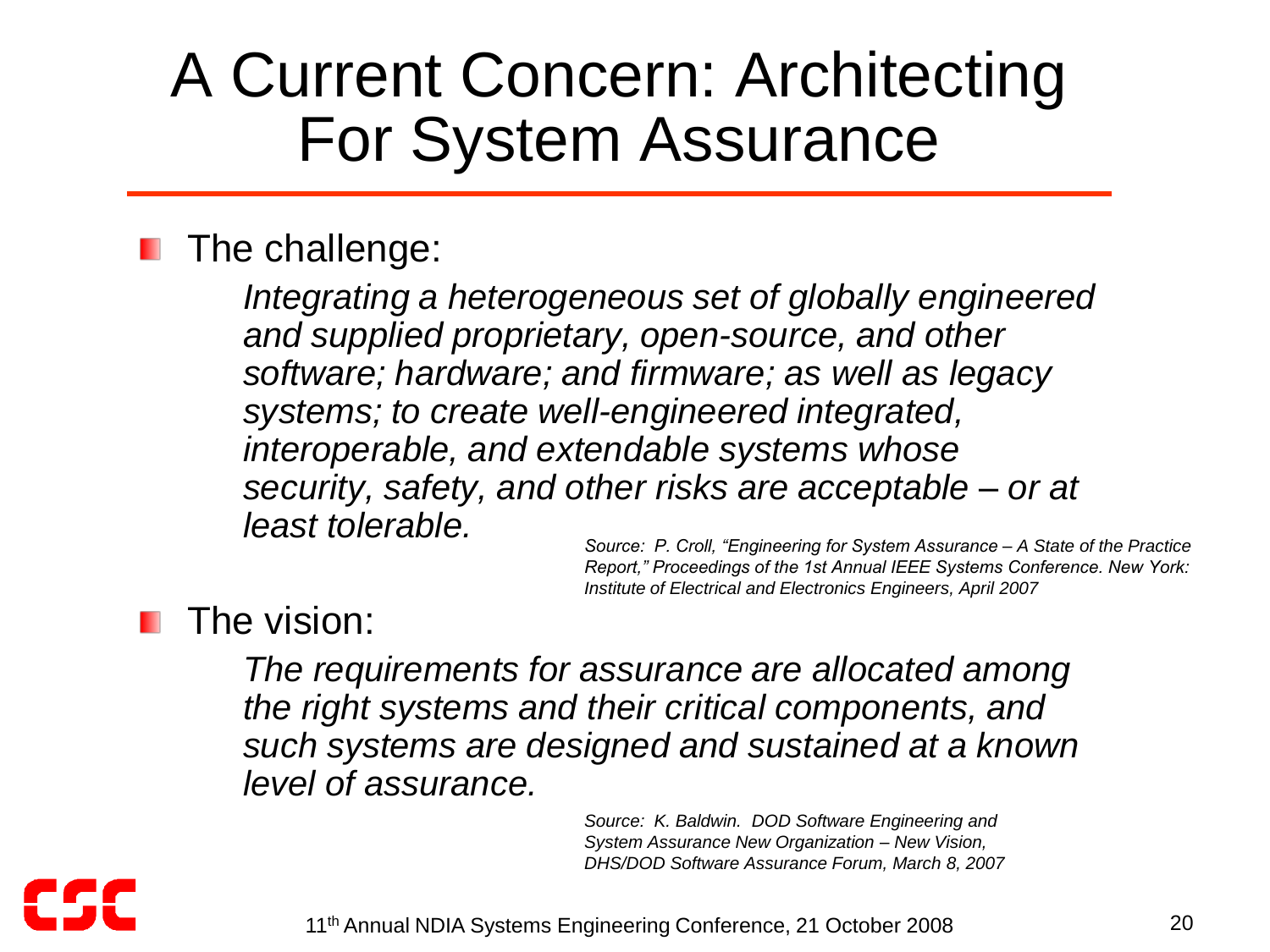### Architectural Principles For Assurance

- **I** Isolate critical components from less-critical components
- **Make critical components easier to assure by** making them smaller and less complex
- Separate data and limit data and control flows
- **I** Include defensive components whose job is to protect other components from each other and/or the surrounding environment
- **L** Understanding the interrelationships between components and their linkages
- **Use defense-in-depth measures where appropriate**
- **Beware of maximizing performance to the detriment** of assurance

*Source: Engineering For System Assurance, Version 1.0. National Defense Industrial Association, System Assurance Committee, Arlington, Virginia October 2008.*

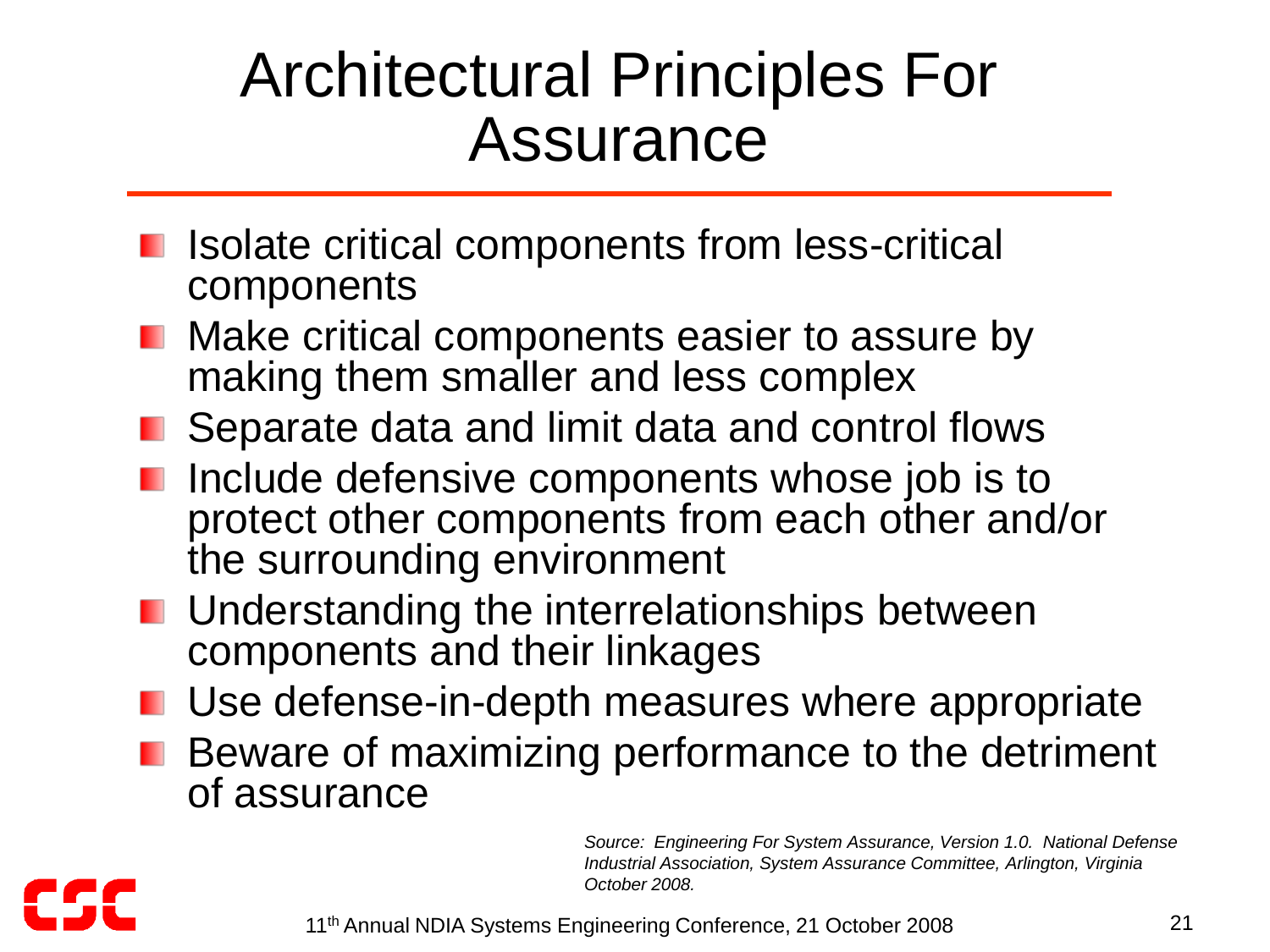# Summary

- I If we are to be successful in managing risk for the systems we build, and meet stakeholder expectations, we must:
	- Start as early as possible in the design process to understand the extent to which those expectations might be achieved
	- Define a set of *quantifiable quality attributes* tied to stakeholder expectations, against which we can measure success and understand the residual risk stakeholders are being asked to accept
	- Develop candidate system architectures and perform architecture trade-offs using those **attributes**